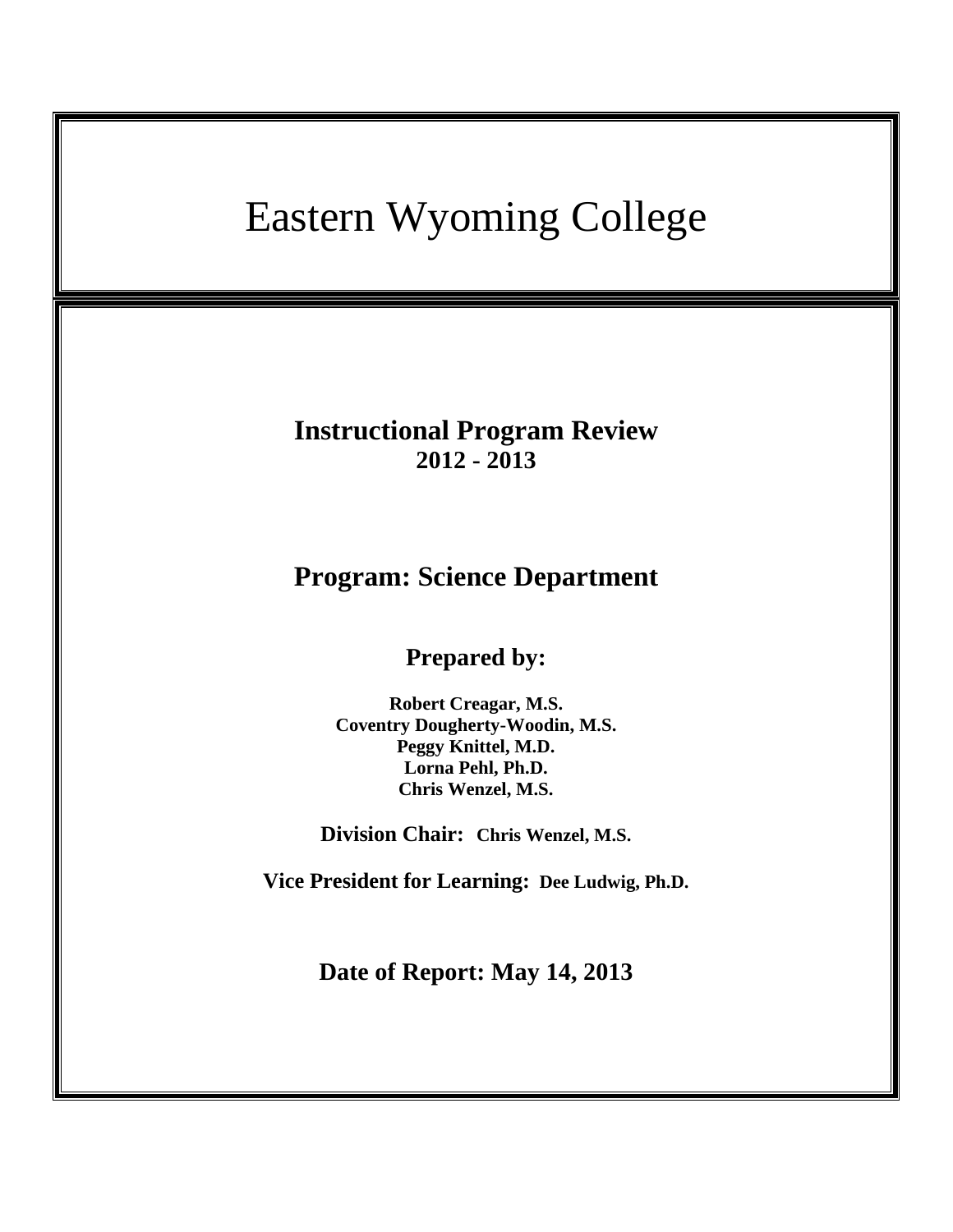# **EASTERN WYOMING COLLEGE Science Department Program Review**

# **Program Name**: **Science Department**

## **Part I: Statistical Data from the past three years:**

| <b>Science Degree Statistics</b><br>(Biol, Env. Sci, and Wildlife A.S.) | 2009-2010 | 2010-2011 | 2011-2012 | 5-Year<br>Average |
|-------------------------------------------------------------------------|-----------|-----------|-----------|-------------------|
| # Students Majors                                                       | 8         | 10        | 3         | 8                 |
| # Passed Graduates                                                      | 3         | 0         | 0         | 1                 |
|                                                                         |           |           |           |                   |
| <b>Annual FTE Enrollment</b>                                            | 2009-2010 | 2010-2011 | 2011-2012 | 5-Year            |
| (Science Courses)                                                       |           |           |           | Average           |
| <b>Annualized FTE Enrollment</b>                                        | 102.0     | 94.2      | 103.3     | 98.1              |
| <b>Annualized FTE Faculty</b>                                           | 6.8       | 6.5       | 6.2       | 6.7               |
| <b>Biology</b>                                                          | 62.9      | 62.1      | 66.3      | 60.9              |
| Botany                                                                  | 0.5       | 0         | 0         | 0.2               |
| Chemistry                                                               | 24.3      | 11.3      | 15.5      | 17.9              |
| Geology                                                                 | 2.7       | 3.2       | 3.2       | 4.0               |
| <b>Molecular Biology</b>                                                | 0.8       | 1.5       | 1.5       | 1.6               |
| <b>Physics</b>                                                          | 0         | 1.8       | 2.3       | 1.3               |
| Zoology                                                                 | 10.9      | 14.3      | 14.5      | 12.1              |

 $FTE = Full-time equivalent$ 

Modes of Delivery:<br> $\boxed{\text{X}}$  online

 $compressed video$   $\boxed{X}$  face-to-face

Student Access Points:

Our students are largely first semester traditional students, but include non-traditional and transfer students as well.

# **Part II Narrative Analysis**

# **Description of Community Need/ State and National Trends:**

The major role of the Science Department is to provide science instruction for students who plan careers in health care fields, agriculture, science education, engineering, veterinary medicine, and animal science. Science department courses also serve to meet the "lab science" science requirement for graduation from EWC and four-year transfer institutions. Science department courses represent 9.0% of EWC's 5-Year Average Annual FTE enrollment.

The Science Department offers three degree programs -- A.S. Degrees in Biology, Environmental Science, and Wildlife and Fisheries Biology and Management. Enrollment in these degree programs is quite low. Because of these low enrollments, several of the sophomore level Wildlife and Environmental Science courses have not been offered in the past few years, or have only been offered as Independent Study courses.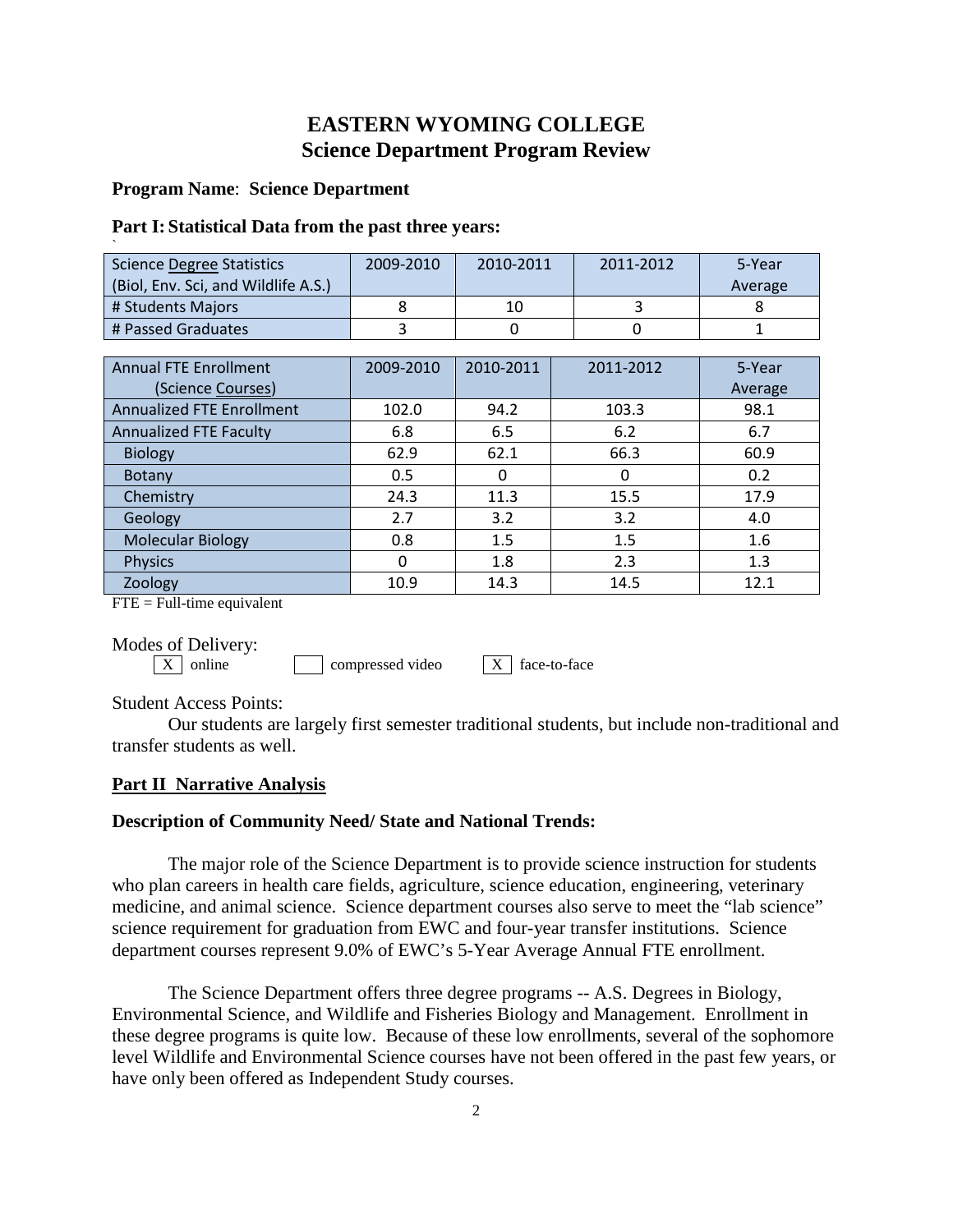#### **Activities in Support of Student Recruitment and Retention**

Science Department faculty members are concerned about low enrollment in sophomore level science courses such as Organic Chemistry and Physics. Because many students come to EWC under-prepared for taking college level math and science courses, they often cannot take the freshmen level courses until their second year (after having fulfilled the math pre-requisites on the science course).

It is hoped that efforts could be focused on recruiting Science Majors who are academically prepared to take college level math and science courses (i.e. those with higher ACT scores) as freshmen. These efforts could be aided by offering scholarships early in the Spring to academically well-qualified Science Majors as they are making decisions about which college to attend.

Though Science Division scholarships are primarily awarded to incoming freshmen, each year a few are awarded to returning students to encourage retention of those students who have been very successful in their freshman science and math coursework. EWC also awards several NASA Space Grant scholarships to help retain Science Majors.

After a two-year hiatus, EWC's Undergraduate Research Program is being revived through funding from a Wyoming INBRE grant from the NIH. The course work associated with this program will give students the opportunity to participate in a research project. It is hoped that the addition of this undergraduate research opportunity will make EWC's science areas of study and degree programs more appealing to students.

Science faculty members are frequently involved in college-wide activities such as College-for-a-Day, science fairs, and as guest speakers or presenters for various groups. In addition, they contribute to the community by their involvement in various organizations, churches, and other community activities.

#### **Assessment of Student Learning:**

There have been no degrees conferred in Biology, Environmental Science, and Wildlife and Fisheries Biology the past two years, so a formal outcomes assessment student learning of graduates has not been conducted recently. Assessment of Student Learning in Science courses is conducted through Classroom Assessment Tools (CATs), Course Assessments, student grades, and as part of the Outcomes Assessment of our Pre-Professional graduates.

# **Strengths of the Program and Faculty:**

EWC's Science classes are typically small, allowing for one-on-one instruction. Labs are taught by the lecture instructors (rather than teaching assistants), so lab instruction is of high quality and reinforces lecture topics.

EWC Science Department began offering BIOL 2020 (Gen Bio 2) online in Spring 2012, and will be offering MOLB 2210 (Pathogenic Microbiology) online in Fall 2013 to allow students in our Outreach sites to take additional science courses previously not available to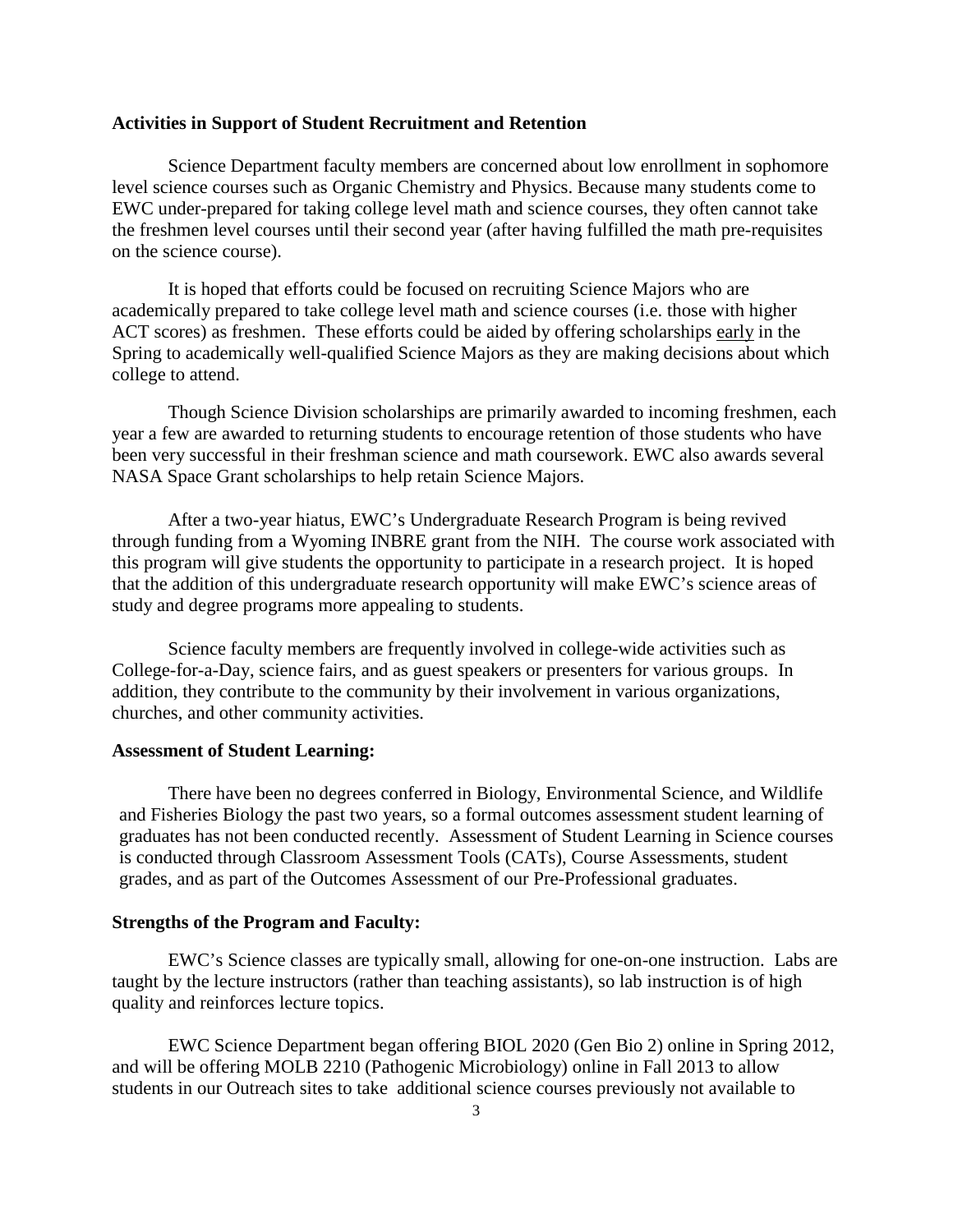them. Additionally, faculty members have been meeting annually with High School instructors who offer EWC science courses as concurrent enrollment classes (in Biology and Chemistry) to help ensure that those courses are equivalent to the on-campus experience.

The Science Department has highly qualified and hard working faculty members who work well together. The science faculty members regularly attend state articulation conferences in Biology, Physics and Chemistry, and continue to incorporate new technologies in their laboratories as budgets allow. The remodeling of the Science Wing classrooms and laboratories in 2011 significantly upgraded our facilities, and have made the lab spaces more functional.

### **Part III Recommendations**

#### **Faculty Recommendations:**

EWC needs to continue to offer a wide range of courses for students in science majors to facilitate our students' entry to, and success in, transfer and professional programs. Also, to best serve our students, the faculty needs to continue professional development activities, and maintain articulation with other college science programs.

Laboratory supply budgets need to increase annually to keep up with rising costs of materials and shipping.

Recruitment of quality "math & science ready" students continues to be an important goal. Additional numbers of academically well prepared science students at EWC would benefit the college in a variety of ways. Their increased numbers would improve enrollment in our second year science and math courses. Since many of these students are high-achieving students, they often serve as our tutors in the Learning Skills Lab, and their presence in EWC's General Education classes raises the overall quality of classroom interaction.

There is concern about the low student enrollment in the Biology, Environmental Science, and Wildlife and Fisheries Biology and Management degree programs. It is believed that students interested in these degrees more commonly choose to attend colleges which offer a broader range of courses in those areas, and it is unlikely that we could offer enough additional courses to entice more students to pursue those degrees here.

## **Division Chair Recommendations:**

- 1. The quality and variety of course offerings for students majoring in the sciences needs to continue. While several courses have been dropped from the catalog, others have been added which have better addressed the needs of students transferring to the University of Wyoming and Chadron State College. Faculty need to continue to attend annual conferences, workshops, articulation meetings and continue to participate in the INBRE program.
- 2. Budget allocations for supplies and equipment need to be increased to reflect their increased cost and continual need to replace items as they become outdated or diminish through attrition.